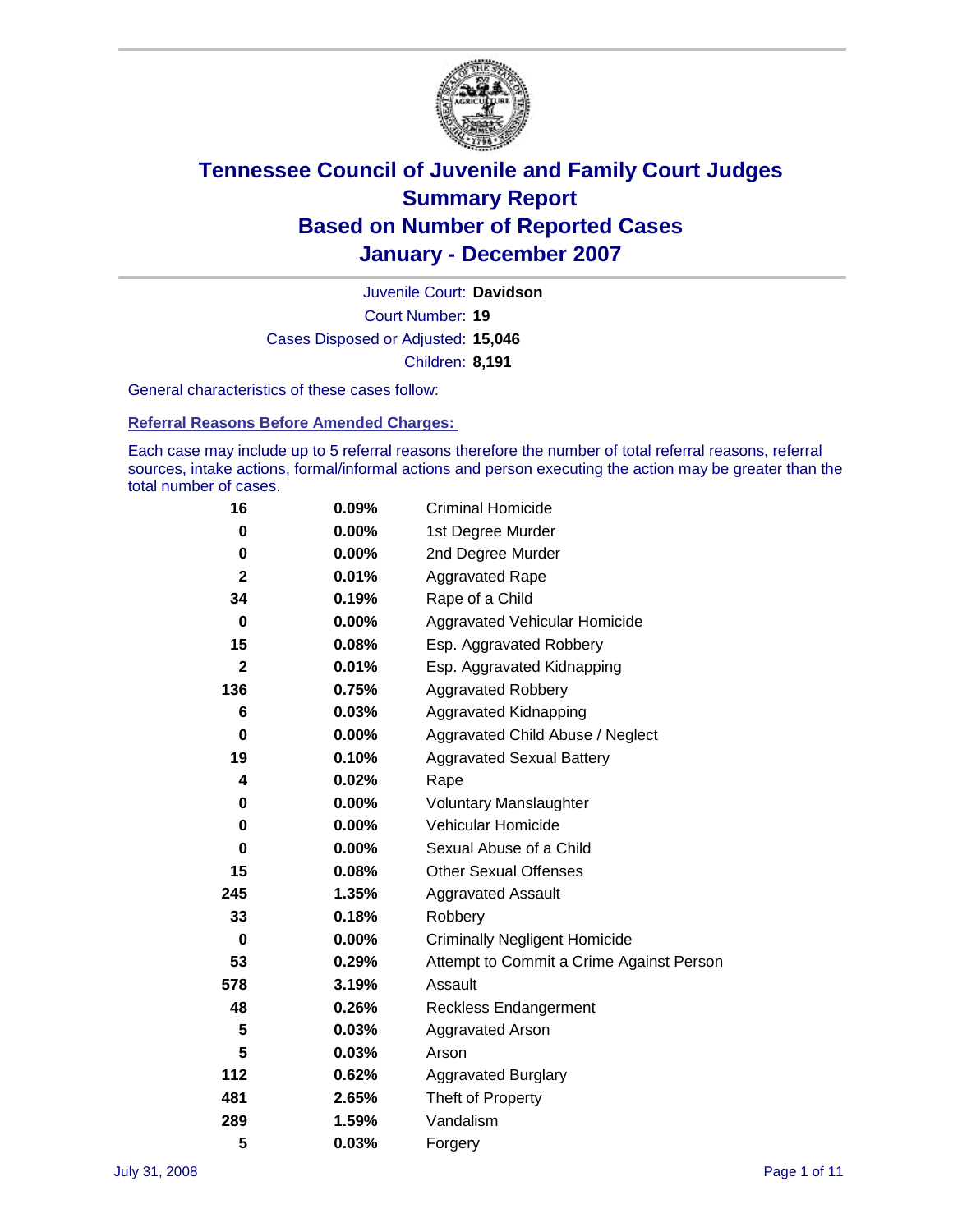

Court Number: **19** Juvenile Court: **Davidson** Cases Disposed or Adjusted: **15,046** Children: **8,191**

#### **Referral Reasons Before Amended Charges:**

Each case may include up to 5 referral reasons therefore the number of total referral reasons, referral sources, intake actions, formal/informal actions and person executing the action may be greater than the total number of cases.

| 0              | 0.00% | <b>Worthless Checks</b>                                     |
|----------------|-------|-------------------------------------------------------------|
| 4              | 0.02% | Illegal Possession / Fraudulent Use of Credit / Debit Cards |
| 73             | 0.40% | <b>Burglary</b>                                             |
| 12             | 0.07% | Unauthorized Use of a Vehicle                               |
| 1              | 0.01% | <b>Cruelty to Animals</b>                                   |
| 17             | 0.09% | Sale of Controlled Substances                               |
| 124            | 0.68% | <b>Other Drug Offenses</b>                                  |
| 483            | 2.66% | <b>Possession of Controlled Substances</b>                  |
| 1              | 0.01% | <b>Criminal Attempt</b>                                     |
| 26             | 0.14% | Carrying Weapons on School Property                         |
| 333            | 1.84% | Unlawful Carrying / Possession of a Weapon                  |
| 150            | 0.83% | <b>Evading Arrest</b>                                       |
| 7              | 0.04% | Escape                                                      |
| 22             | 0.12% | Driving Under Influence (DUI)                               |
| 119            | 0.66% | Possession / Consumption of Alcohol                         |
| 108            | 0.60% | Resisting Stop, Frisk, Halt, Arrest or Search               |
| 8              | 0.04% | <b>Aggravated Criminal Trespass</b>                         |
| 23             | 0.13% | Harassment                                                  |
| 349            | 1.93% | Failure to Appear                                           |
| 19             | 0.10% | Filing a False Police Report                                |
| 82             | 0.45% | Criminal Impersonation                                      |
| 520            | 2.87% | <b>Disorderly Conduct</b>                                   |
| 230            | 1.27% | <b>Criminal Trespass</b>                                    |
| $\overline{7}$ | 0.04% | <b>Public Intoxication</b>                                  |
| 23             | 0.13% | Gambling                                                    |
| 424            | 2.34% | Traffic                                                     |
| 7              | 0.04% | <b>Local Ordinances</b>                                     |
| $\bf{0}$       | 0.00% | Violation of Wildlife Regulations                           |
| 5              | 0.03% | Contempt of Court                                           |
| 702            | 3.87% | Violation of Probation                                      |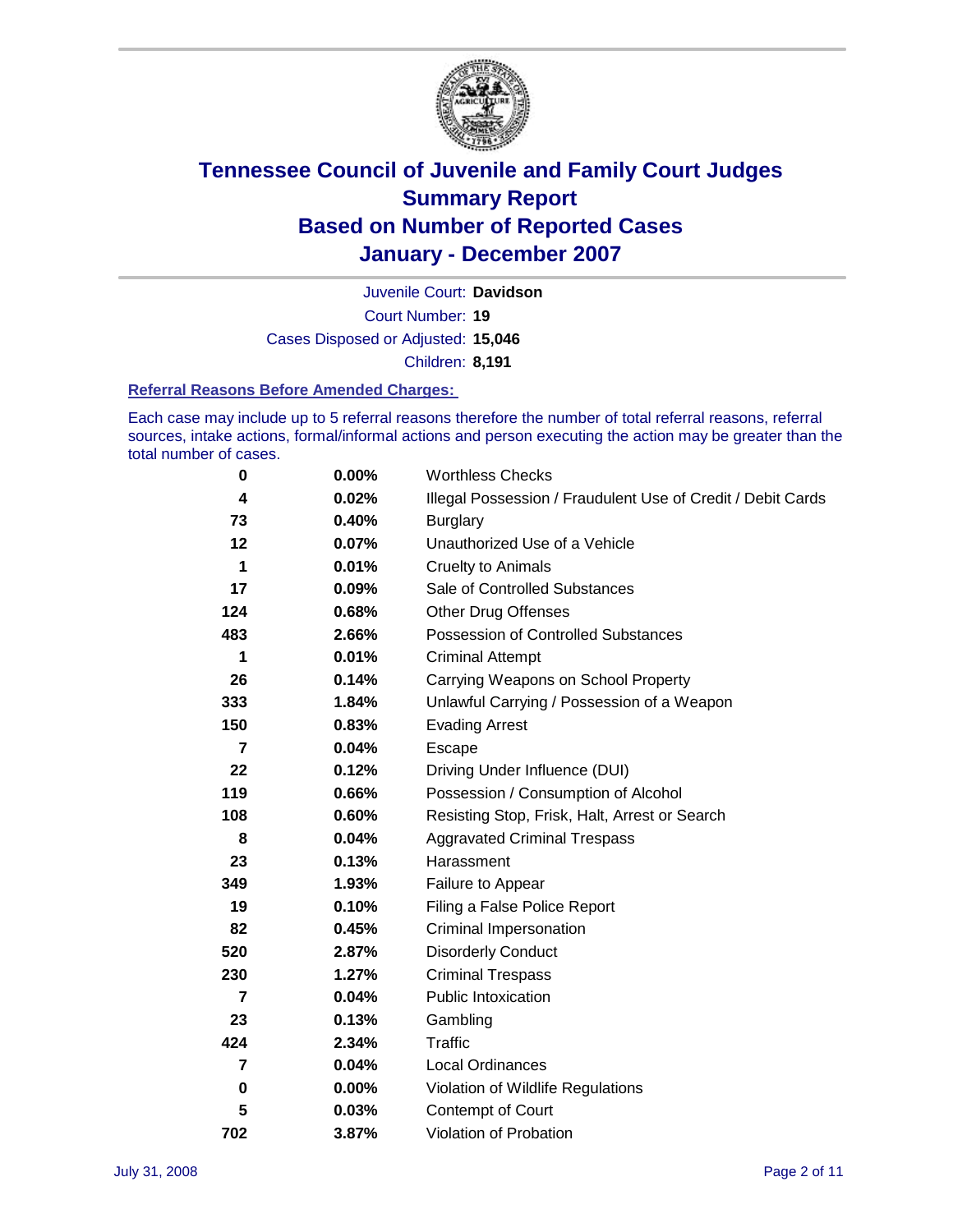

Court Number: **19** Juvenile Court: **Davidson** Cases Disposed or Adjusted: **15,046** Children: **8,191**

#### **Referral Reasons Before Amended Charges:**

Each case may include up to 5 referral reasons therefore the number of total referral reasons, referral sources, intake actions, formal/informal actions and person executing the action may be greater than the total number of cases.

| 33           | 0.18%   | Violation of Aftercare                 |
|--------------|---------|----------------------------------------|
| 520          | 2.87%   | <b>Unruly Behavior</b>                 |
| 634          | 3.50%   | Truancy                                |
| 141          | 0.78%   | In-State Runaway                       |
| 0            | 0.00%   | Out-of-State Runaway                   |
| 566          | 3.12%   | Possession of Tobacco Products         |
| 235          | 1.30%   | Violation of a Valid Court Order       |
| 553          | 3.05%   | <b>Violation of Curfew</b>             |
| 0            | 0.00%   | <b>Sexually Abused Child</b>           |
| $\mathbf{2}$ | 0.01%   | <b>Physically Abused Child</b>         |
| 1,161        | 6.41%   | Dependency / Neglect                   |
| 148          | 0.82%   | <b>Termination of Parental Rights</b>  |
| 0            | 0.00%   | <b>Violation of Pretrial Diversion</b> |
| 0            | 0.00%   | Violation of Informal Adjustment       |
| 162          | 0.89%   | <b>Judicial Review</b>                 |
| 0            | 0.00%   | <b>Administrative Review</b>           |
| 1,773        | 9.78%   | <b>Foster Care Review</b>              |
| 278          | 1.53%   | Custody                                |
| 95           | 0.52%   | Visitation                             |
| 743          | 4.10%   | Paternity / Legitimation               |
| 1,797        | 9.91%   | <b>Child Support</b>                   |
| 0            | 0.00%   | <b>Request for Medical Treatment</b>   |
| 0            | 0.00%   | <b>Consent to Marry</b>                |
| 3,303        | 18.22%  | Other                                  |
| 18,126       | 100.00% | <b>Total Referrals</b>                 |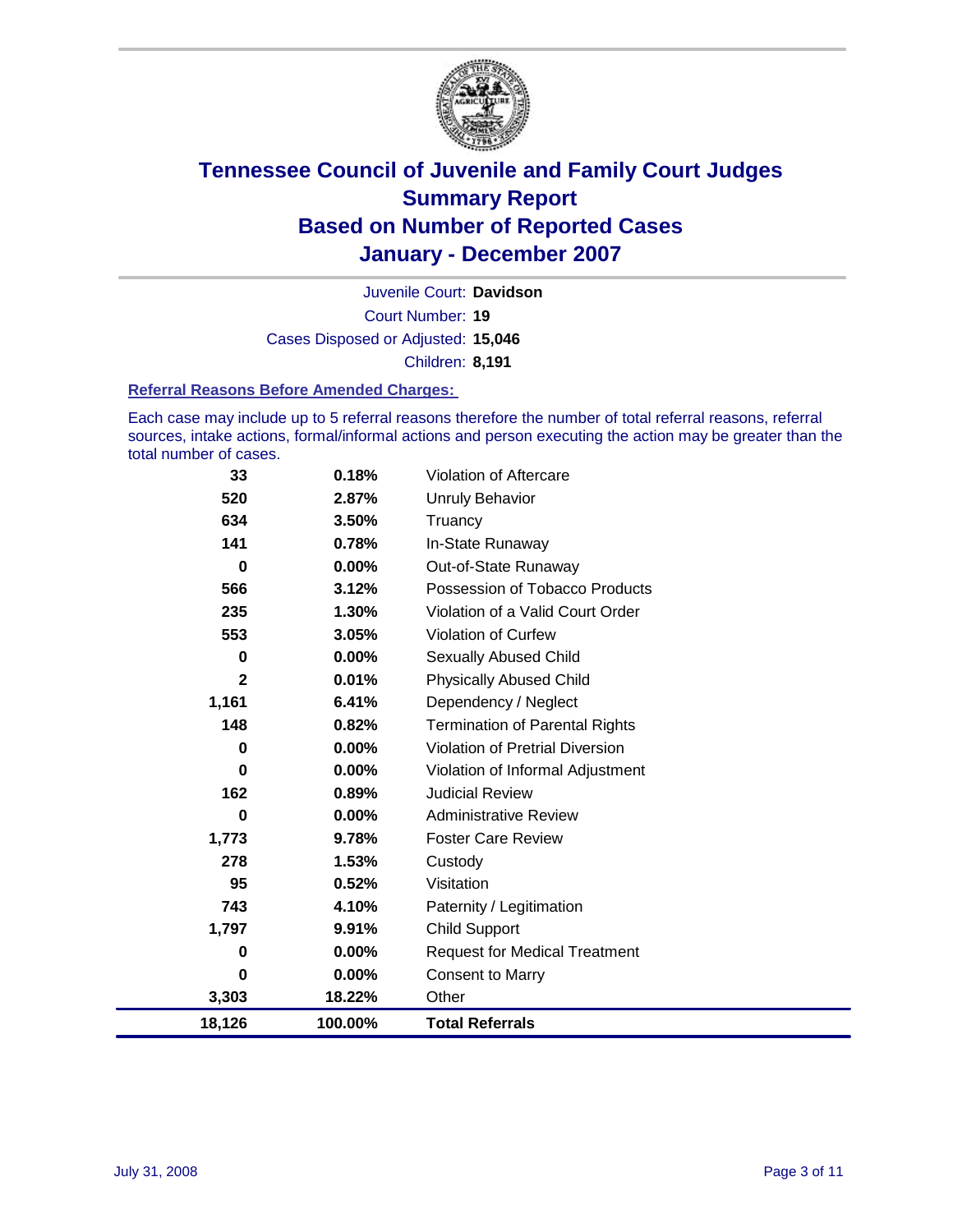

Court Number: **19** Juvenile Court: **Davidson** Cases Disposed or Adjusted: **15,046** Children: **8,191**

### **Referral Sources: 1**

| 18,126       | 100.00% | <b>Total Referral Sources</b>     |
|--------------|---------|-----------------------------------|
| 5,864        | 32.35%  | Other                             |
| 146          | 0.81%   | Unknown                           |
| 3            | 0.02%   | Hospital                          |
| $\mathbf{2}$ | 0.01%   | Child & Parent                    |
| 111          | 0.61%   | Victim                            |
| 26           | 0.14%   | <b>Other Court</b>                |
| 36           | 0.20%   | Social Agency                     |
| 3,439        | 18.97%  | <b>Court Staff</b>                |
| 9            | 0.05%   | <b>District Attorney's Office</b> |
| 6            | 0.03%   | <b>Other State Department</b>     |
| 713          | 3.93%   | <b>DCS</b>                        |
| 4            | 0.02%   | <b>CSA</b>                        |
| 903          | 4.98%   | School                            |
| 21           | 0.12%   | Self                              |
| 193          | 1.06%   | Relatives                         |
| 515          | 2.84%   | Parents                           |
| 6,135        | 33.85%  | Law Enforcement                   |
|              |         |                                   |

### **Age of Child at Referral: 2**

| 8.191 | 100.00%  | <b>Total Child Count</b> |  |
|-------|----------|--------------------------|--|
| 0     | $0.00\%$ | Unknown / Not Reported   |  |
| 158   | 1.93%    | Ages 19 and Over         |  |
| 1,402 | 17.12%   | Ages 17 through 18       |  |
| 1,774 | 21.66%   | Ages 15 through 16       |  |
| 924   | 11.28%   | Ages 13 through 14       |  |
| 524   | 6.40%    | Ages 11 through 12       |  |
| 3,409 | 41.62%   | Ages 10 and Under        |  |
|       |          |                          |  |

<sup>1</sup> If different than number of Referral Reasons (18126), verify accuracy of your court's data.

<sup>2</sup> One child could be counted in multiple categories, verify accuracy of your court's data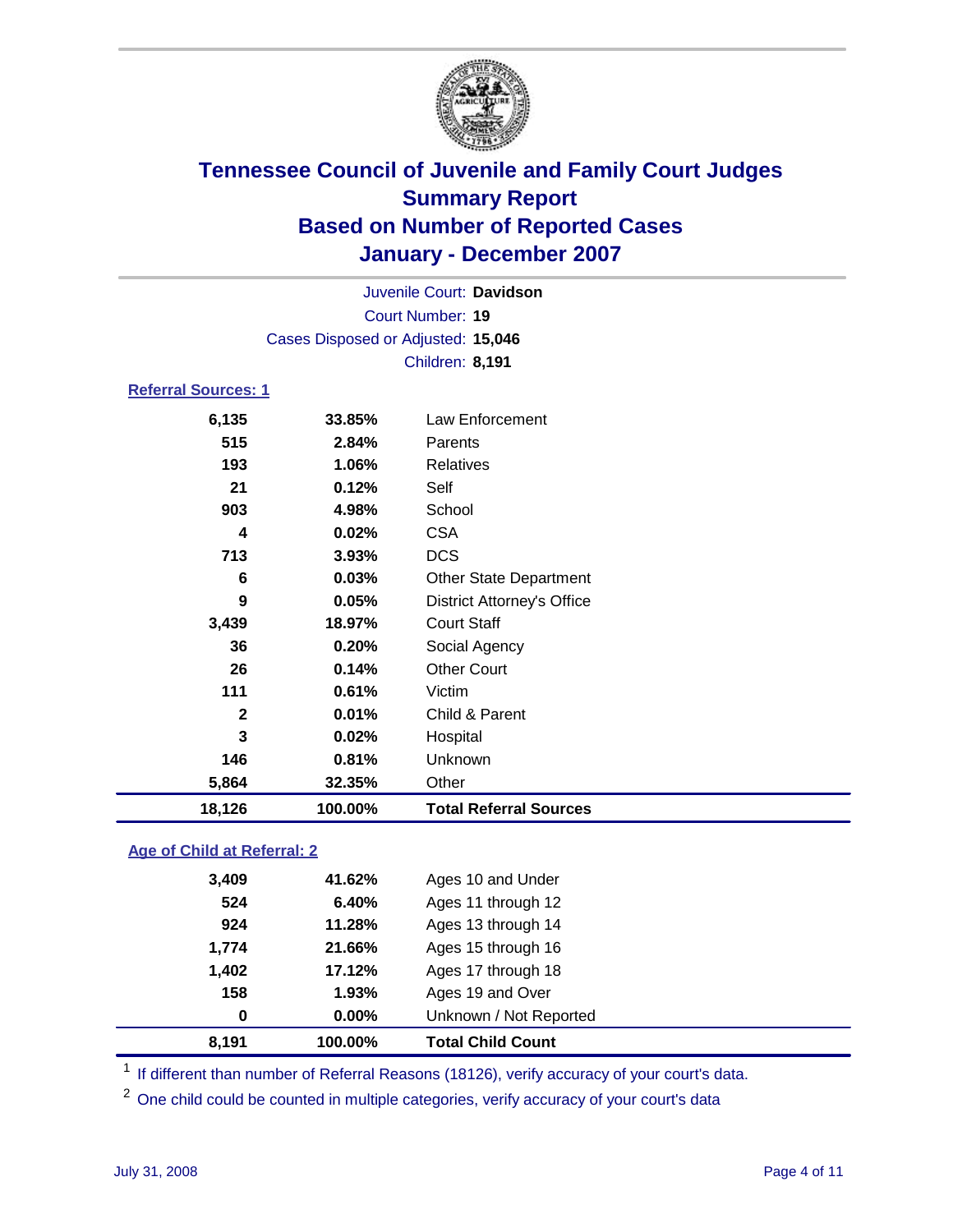

| Juvenile Court: Davidson                |                                    |                          |  |  |
|-----------------------------------------|------------------------------------|--------------------------|--|--|
|                                         | Court Number: 19                   |                          |  |  |
|                                         | Cases Disposed or Adjusted: 15,046 |                          |  |  |
|                                         |                                    | Children: 8,191          |  |  |
| Sex of Child: 1                         |                                    |                          |  |  |
| 4,734                                   | 57.80%                             | Male                     |  |  |
| 3,326                                   | 40.61%                             | Female                   |  |  |
| 131                                     | 1.60%                              | Unknown                  |  |  |
| 8,191                                   | 100.00%                            | <b>Total Child Count</b> |  |  |
| Race of Child: 1                        |                                    |                          |  |  |
| 2,160                                   | 26.37%                             | White                    |  |  |
| 4,568                                   | 55.77%                             | African American         |  |  |
| $\mathbf 2$                             | 0.02%                              | Native American          |  |  |
| 61                                      | 0.74%                              | Asian                    |  |  |
| 235                                     | 2.87%                              | Mixed                    |  |  |
| 1,165                                   | 14.22%                             | Unknown                  |  |  |
| 8,191                                   | 100.00%                            | <b>Total Child Count</b> |  |  |
| <b>Hispanic Origin: 1</b>               |                                    |                          |  |  |
| 295                                     | 3.60%                              | Yes                      |  |  |
| 10                                      | 0.12%                              | <b>No</b>                |  |  |
| 7,886                                   | 96.28%                             | Unknown                  |  |  |
| 8,191                                   | 100.00%                            | <b>Total Child Count</b> |  |  |
| <b>School Enrollment of Children: 1</b> |                                    |                          |  |  |
| 3,225                                   | 39.37%                             | Yes                      |  |  |
| 517                                     | 6.31%                              | <b>No</b>                |  |  |
| 4,449                                   | 54.32%                             | Unknown                  |  |  |
| 8,191                                   | 100.00%                            | <b>Total Child Count</b> |  |  |

 $1$  One child could be counted in multiple categories, verify accuracy of your court's data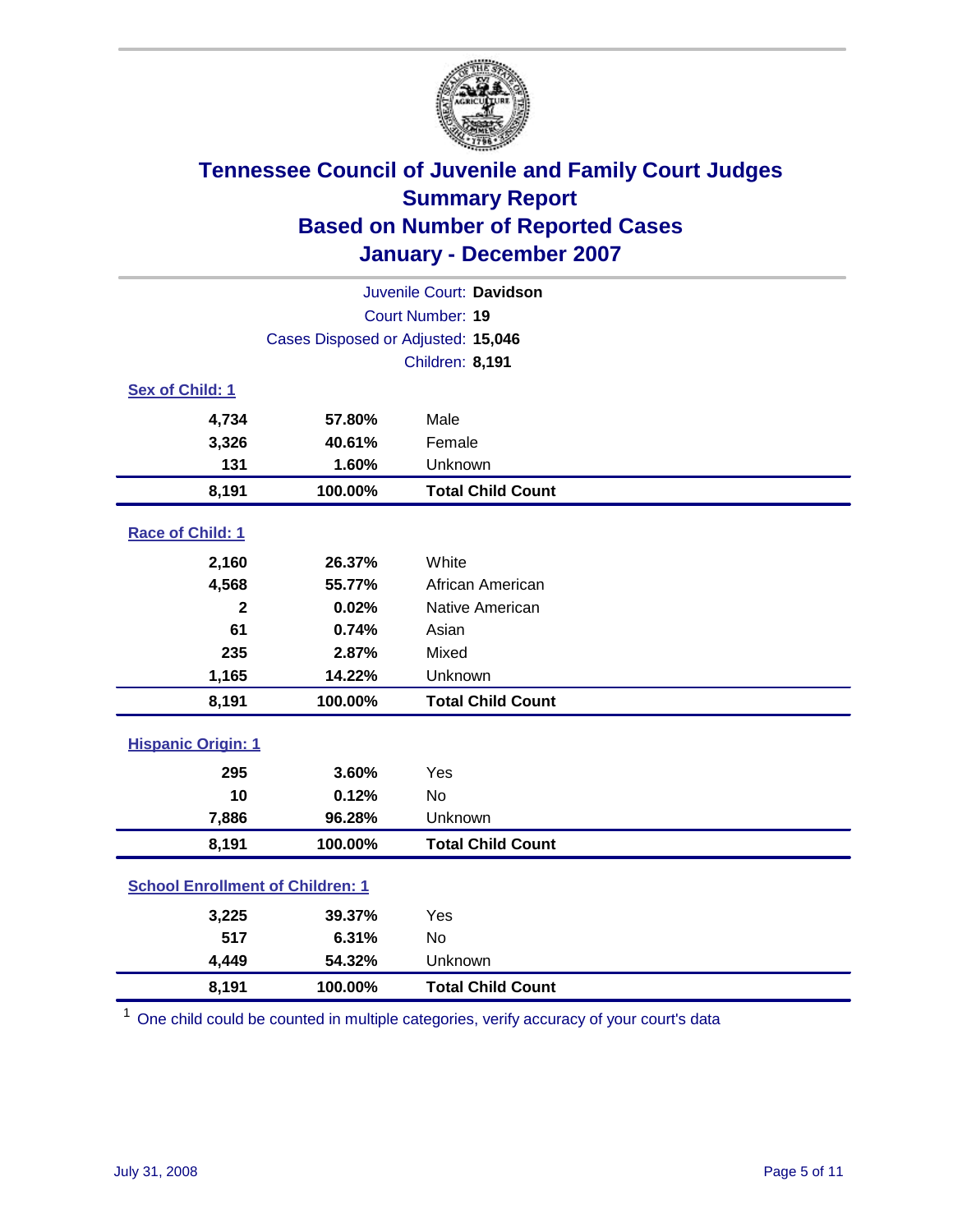

Court Number: **19** Juvenile Court: **Davidson** Cases Disposed or Adjusted: **15,046** Children: **8,191**

#### **Living Arrangement of Child at Time of Referral: 1**

| 8,191        | 100.00%  | <b>Total Child Count</b>     |
|--------------|----------|------------------------------|
| 465          | 5.68%    | Other                        |
| 3,934        | 48.03%   | Unknown                      |
| 6            | $0.07\%$ | Independent                  |
| 3            | 0.04%    | In an Institution            |
| $\mathbf{2}$ | $0.02\%$ | In a Residential Center      |
| 11           | 0.13%    | In a Group Home              |
| 45           | 0.55%    | With Foster Family           |
| 34           | 0.42%    | With Adoptive Parents        |
| 579          | 7.07%    | <b>With Relatives</b>        |
| 252          | 3.08%    | <b>With Father</b>           |
| 2,267        | 27.68%   | With Mother                  |
| 73           | 0.89%    | With Mother and Stepfather   |
| 45           | 0.55%    | With Father and Stepmother   |
| 475          | 5.80%    | With Both Biological Parents |

#### **Type of Detention: 2**

| 15.046 | 100.00%  | <b>Total Detention Count</b> |
|--------|----------|------------------------------|
| 0      | $0.00\%$ | Other                        |
| 14,761 | 98.11%   | Does Not Apply               |
| 0      | $0.00\%$ | Unknown                      |
| 0      | 0.00%    | <b>Psychiatric Hospital</b>  |
| 1      | 0.01%    | Jail - No Separation         |
| 0      | $0.00\%$ | Jail - Partial Separation    |
| 0      | $0.00\%$ | Jail - Complete Separation   |
| 284    | 1.89%    | Juvenile Detention Facility  |
| 0      | 0.00%    | Non-Secure Placement         |
|        |          |                              |

<sup>1</sup> One child could be counted in multiple categories, verify accuracy of your court's data

<sup>2</sup> If different than number of Cases (15046) verify accuracy of your court's data.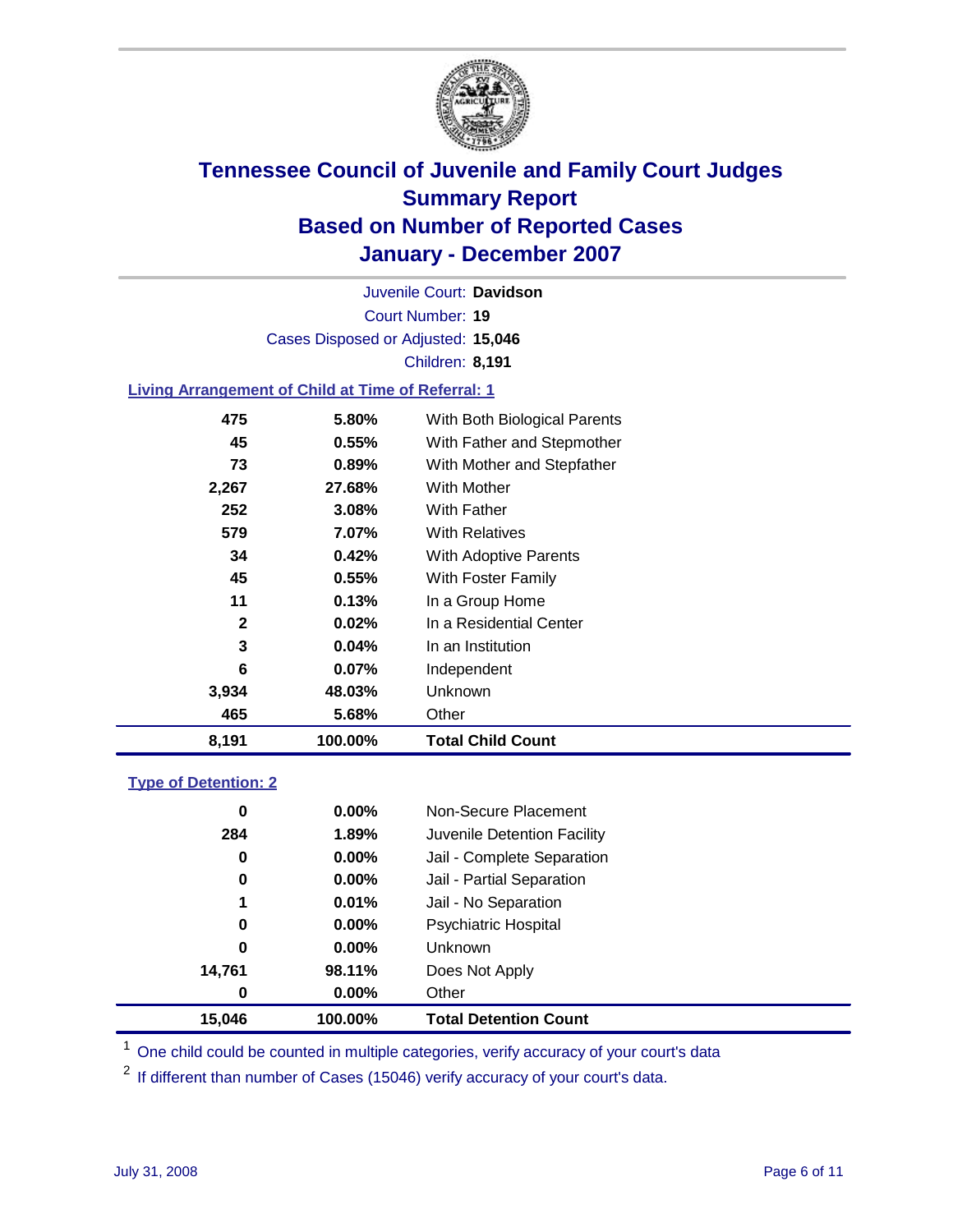

|                                                    | Juvenile Court: Davidson |                                      |  |  |  |
|----------------------------------------------------|--------------------------|--------------------------------------|--|--|--|
|                                                    | Court Number: 19         |                                      |  |  |  |
|                                                    |                          | Cases Disposed or Adjusted: 15,046   |  |  |  |
|                                                    |                          | <b>Children: 8,191</b>               |  |  |  |
| <b>Placement After Secure Detention Hearing: 1</b> |                          |                                      |  |  |  |
| 194                                                | 1.29%                    | Returned to Prior Living Arrangement |  |  |  |
| 0                                                  | 0.00%                    | Juvenile Detention Facility          |  |  |  |
| 6                                                  | 0.04%                    | Jail                                 |  |  |  |
| 62                                                 | 0.41%                    | Shelter / Group Home                 |  |  |  |
| $\bf{0}$                                           | 0.00%                    | <b>Foster Family Home</b>            |  |  |  |
| $\bf{0}$                                           | 0.00%                    | Psychiatric Hospital                 |  |  |  |
| 21                                                 | 0.14%                    | Unknown / Not Reported               |  |  |  |
| 14,761                                             | 98.11%                   | Does Not Apply                       |  |  |  |
| $\mathbf 2$                                        | 0.01%                    | Other                                |  |  |  |
| 15,046                                             | 100.00%                  | <b>Total Placement Count</b>         |  |  |  |
|                                                    |                          |                                      |  |  |  |
| <b>Intake Actions: 2</b>                           |                          |                                      |  |  |  |
| 13,103                                             | 72.29%                   | <b>Petition Filed</b>                |  |  |  |
| 3,087                                              | 17.03%                   | <b>Motion Filed</b>                  |  |  |  |
| $\bf{0}$                                           | 0.00%                    | <b>Citation Processed</b>            |  |  |  |
| 0                                                  | 0.00%                    | Notification of Paternity Processed  |  |  |  |
| $\bf{0}$                                           | 0.00%                    | Scheduling of Judicial Review        |  |  |  |
| 0                                                  | 0.00%                    | Scheduling of Administrative Review  |  |  |  |
| 1,773                                              | 9.78%                    | Scheduling of Foster Care Review     |  |  |  |
| $\bf{0}$                                           | 0.00%                    | Unknown                              |  |  |  |
| 0                                                  | 0.00%                    | Does Not Apply                       |  |  |  |
| 163                                                | 0.90%                    | Other                                |  |  |  |
| 18,126                                             | 100.00%                  | <b>Total Intake Count</b>            |  |  |  |

<sup>1</sup> If different than number of Cases (15046) verify accuracy of your court's data.

<sup>2</sup> If different than number of Referral Reasons (18126), verify accuracy of your court's data.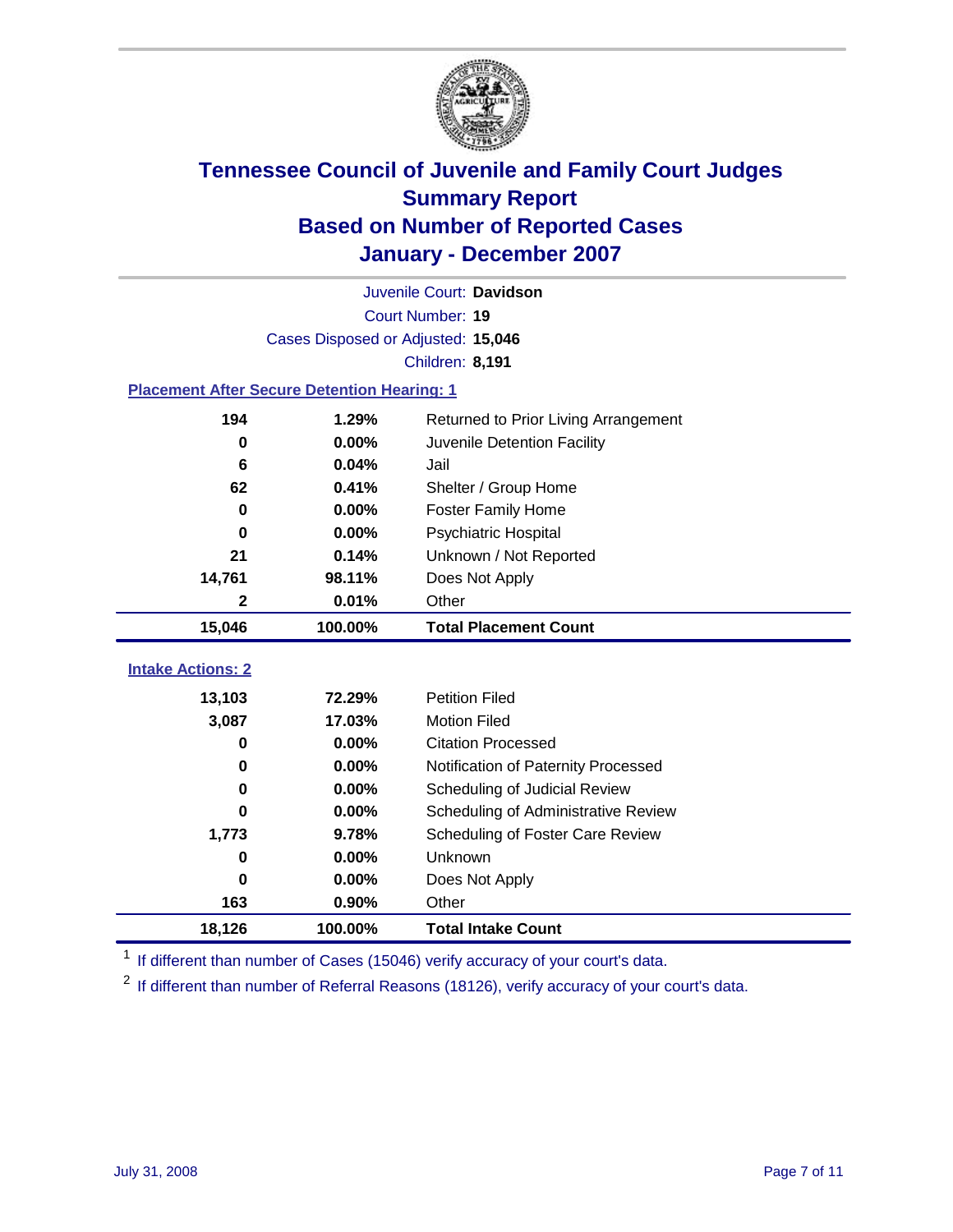

Court Number: **19** Juvenile Court: **Davidson** Cases Disposed or Adjusted: **15,046** Children: **8,191**

#### **Last Grade Completed by Child: 1**

| 8,191    | 100.00% | <b>Total Child Count</b> |
|----------|---------|--------------------------|
| 4        | 0.05%   | Other                    |
| 4,759    | 58.10%  | Unknown                  |
| 24       | 0.29%   | Never Attended School    |
| 22       | 0.27%   | Graduated                |
| 14       | 0.17%   | <b>GED</b>               |
| $\bf{0}$ | 0.00%   | Non-Graded Special Ed    |
| 53       | 0.65%   | 12th Grade               |
| 275      | 3.36%   | 11th Grade               |
| 496      | 6.06%   | 10th Grade               |
| 602      | 7.35%   | 9th Grade                |
| 597      | 7.29%   | 8th Grade                |
| 263      | 3.21%   | 7th Grade                |
| 176      | 2.15%   | 6th Grade                |
| 117      | 1.43%   | 5th Grade                |
| 98       | 1.20%   | 4th Grade                |
| 60       | 0.73%   | 3rd Grade                |
| 67       | 0.82%   | 2nd Grade                |
| 67       | 0.82%   | 1st Grade                |
| 89       | 1.09%   | Kindergarten             |
| 16       | 0.20%   | Preschool                |
| 392      | 4.79%   | Too Young for School     |

### **Enrolled in Special Education: 1**

| 1,280 | 15.63%  | No                       |  |
|-------|---------|--------------------------|--|
| 6,796 | 82.97%  | Unknown                  |  |
| 8,191 | 100.00% | <b>Total Child Count</b> |  |

 $1$  One child could be counted in multiple categories, verify accuracy of your court's data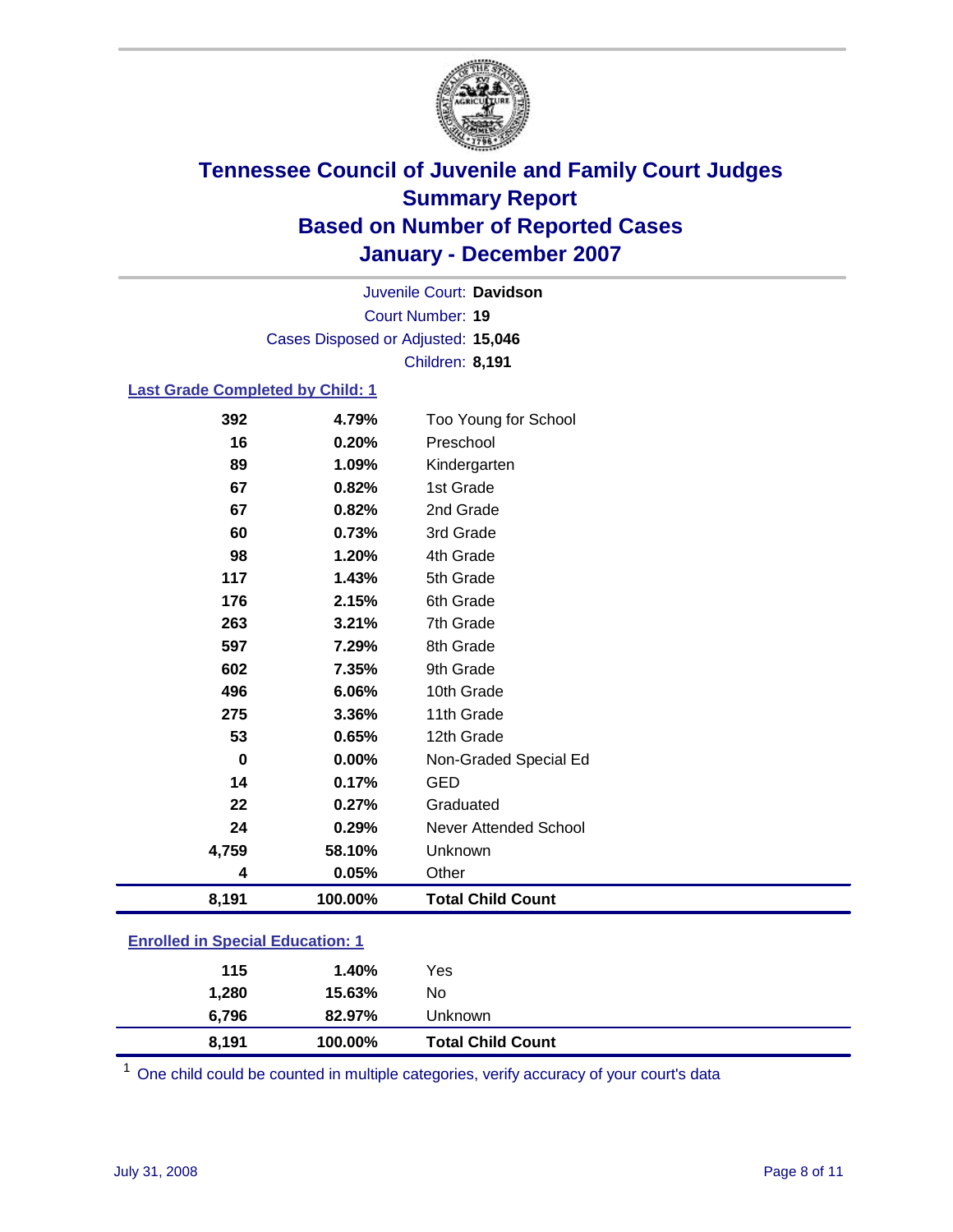

| Juvenile Court: Davidson     |                                    |                           |  |  |
|------------------------------|------------------------------------|---------------------------|--|--|
|                              | Court Number: 19                   |                           |  |  |
|                              | Cases Disposed or Adjusted: 15,046 |                           |  |  |
|                              |                                    | <b>Children: 8,191</b>    |  |  |
| <b>Action Executed By: 1</b> |                                    |                           |  |  |
| 1,391                        | 7.67%                              | Judge                     |  |  |
| 14,927                       | 82.35%                             | Referee                   |  |  |
| 0                            | $0.00\%$                           | <b>YSO</b>                |  |  |
| 1,808                        | 9.97%                              | Other                     |  |  |
| 0                            | $0.00\%$                           | Unknown / Not Reported    |  |  |
| 18,126                       | 100.00%                            | <b>Total Action Count</b> |  |  |

### **Formal / Informal Actions: 1**

| 1,426  | 7.87%    | Dismissed                                        |
|--------|----------|--------------------------------------------------|
| 2,783  | 15.35%   | Retired / Nolle Prosequi                         |
| 3,703  | 20.43%   | <b>Complaint Substantiated Delinquent</b>        |
| 1,412  | 7.79%    | <b>Complaint Substantiated Status Offender</b>   |
| 715    | 3.94%    | <b>Complaint Substantiated Dependent/Neglect</b> |
| 1      | 0.01%    | <b>Complaint Substantiated Abused</b>            |
| 0      | $0.00\%$ | <b>Complaint Substantiated Mentally III</b>      |
| 7      | 0.04%    | Informal Adjustment                              |
| 63     | 0.35%    | <b>Pretrial Diversion</b>                        |
| 157    | 0.87%    | <b>Transfer to Adult Court Hearing</b>           |
| 0      | $0.00\%$ | Charges Cleared by Transfer to Adult Court       |
| 3,689  | 20.35%   | Special Proceeding                               |
| 1,593  | 8.79%    | <b>Review Concluded</b>                          |
| 150    | 0.83%    | Case Held Open                                   |
| 2,427  | 13.39%   | Other                                            |
| 0      | $0.00\%$ | Unknown / Not Reported                           |
| 18,126 | 100.00%  | <b>Total Action Count</b>                        |

<sup>1</sup> If different than number of Referral Reasons (18126), verify accuracy of your court's data.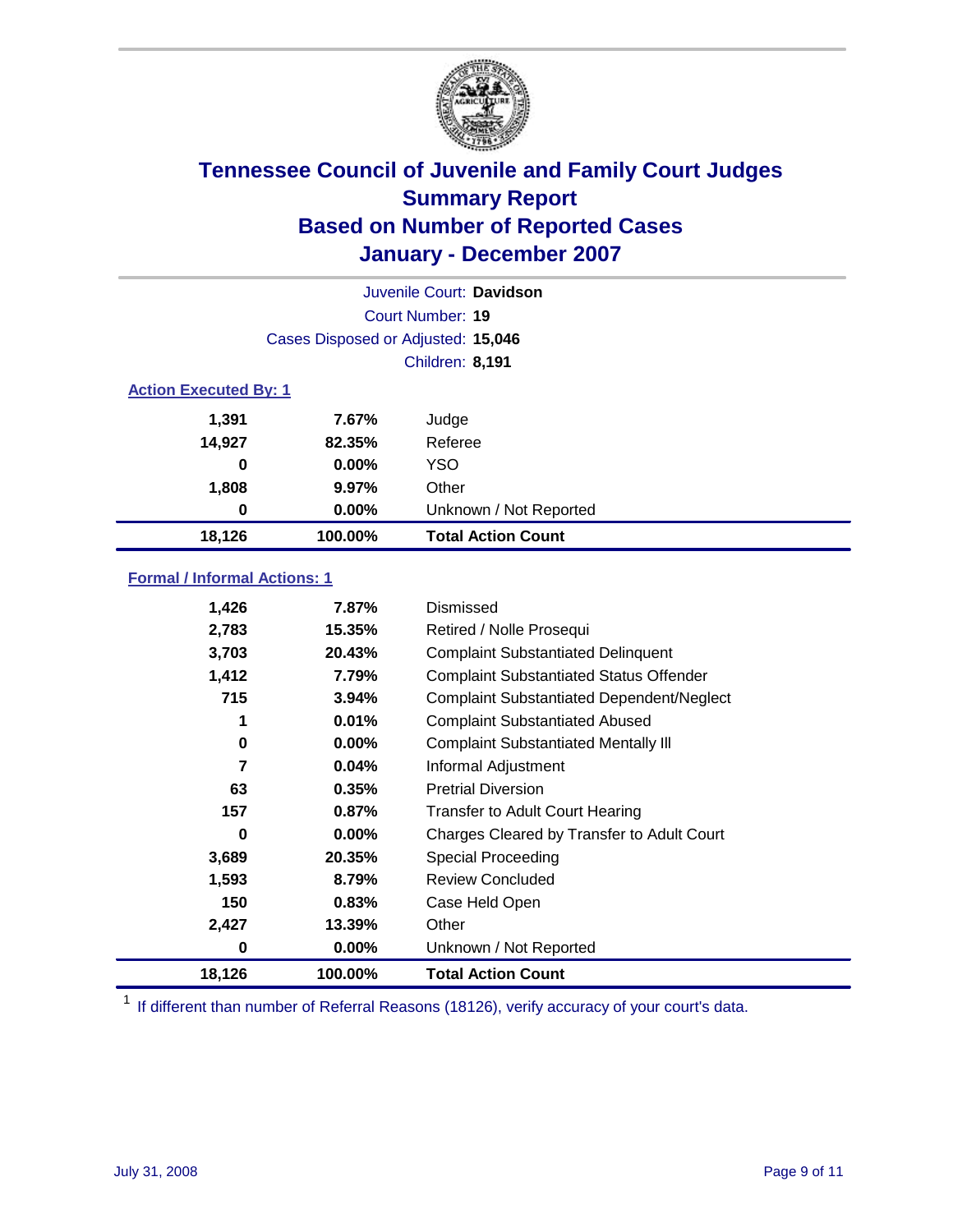

|                       |                                    | Juvenile Court: Davidson                              |
|-----------------------|------------------------------------|-------------------------------------------------------|
|                       |                                    | <b>Court Number: 19</b>                               |
|                       | Cases Disposed or Adjusted: 15,046 |                                                       |
|                       |                                    | <b>Children: 8,191</b>                                |
| <b>Case Outcomes:</b> |                                    | There can be multiple outcomes for one child or case. |
| 366                   | 1.85%                              | <b>Case Dismissed</b>                                 |
| 1,114                 | 5.63%                              | Case Retired or Nolle Prosequi                        |
| 0                     | 0.00%                              | Warned / Counseled                                    |
| 0                     | 0.00%                              | <b>Held Open For Review</b>                           |
| 1                     | 0.01%                              | Supervision / Probation to Juvenile Court             |
| 0                     | 0.00%                              | <b>Probation to Parents</b>                           |
| 0                     | 0.00%                              | Referral to Another Entity for Supervision / Service  |
| 812                   | 4.11%                              | Referred for Mental Health Counseling                 |
| 368                   | 1.86%                              | Referred for Alcohol and Drug Counseling              |
| 0                     | 0.00%                              | Referred to Alternative School                        |
| 0                     | 0.00%                              | Referred to Private Child Agency                      |
| 10                    | 0.05%                              | Referred to Defensive Driving School                  |
| 100                   | 0.51%                              | Referred to Alcohol Safety School                     |
| 0                     | 0.00%                              | Referred to Juvenile Court Education-Based Program    |
| 1                     | 0.01%                              | Driver's License Held Informally                      |
| 0                     | 0.00%                              | <b>Voluntary Placement with DMHMR</b>                 |
| 0                     | 0.00%                              | <b>Private Mental Health Placement</b>                |
| 0                     | 0.00%                              | <b>Private MR Placement</b>                           |
| 121                   | 0.61%                              | Placement with City/County Agency/Facility            |
| 1,577                 | 7.98%                              | Placement with Relative / Other Individual            |
| 119                   | 0.60%                              | Fine                                                  |
| 11                    | 0.06%                              | <b>Public Service</b>                                 |
| 3                     | 0.02%                              | Restitution                                           |
| 0                     | 0.00%                              | <b>Runaway Returned</b>                               |
| 0                     | 0.00%                              | No Contact Order                                      |
| 460                   | 2.33%                              | Injunction Other than No Contact Order                |
| 0                     | 0.00%                              | <b>House Arrest</b>                                   |
| 0                     | 0.00%                              | <b>Court Defined Curfew</b>                           |
| 1                     | 0.01%                              | Dismissed from Informal Adjustment                    |
| 56                    | 0.28%                              | <b>Dismissed from Pretrial Diversion</b>              |
| $\bf{0}$              | 0.00%                              | Released from Probation                               |
| 54                    | 0.27%                              | <b>Transferred to Adult Court</b>                     |
| $\mathbf 0$           | $0.00\%$                           | <b>DMHMR Involuntary Commitment</b>                   |